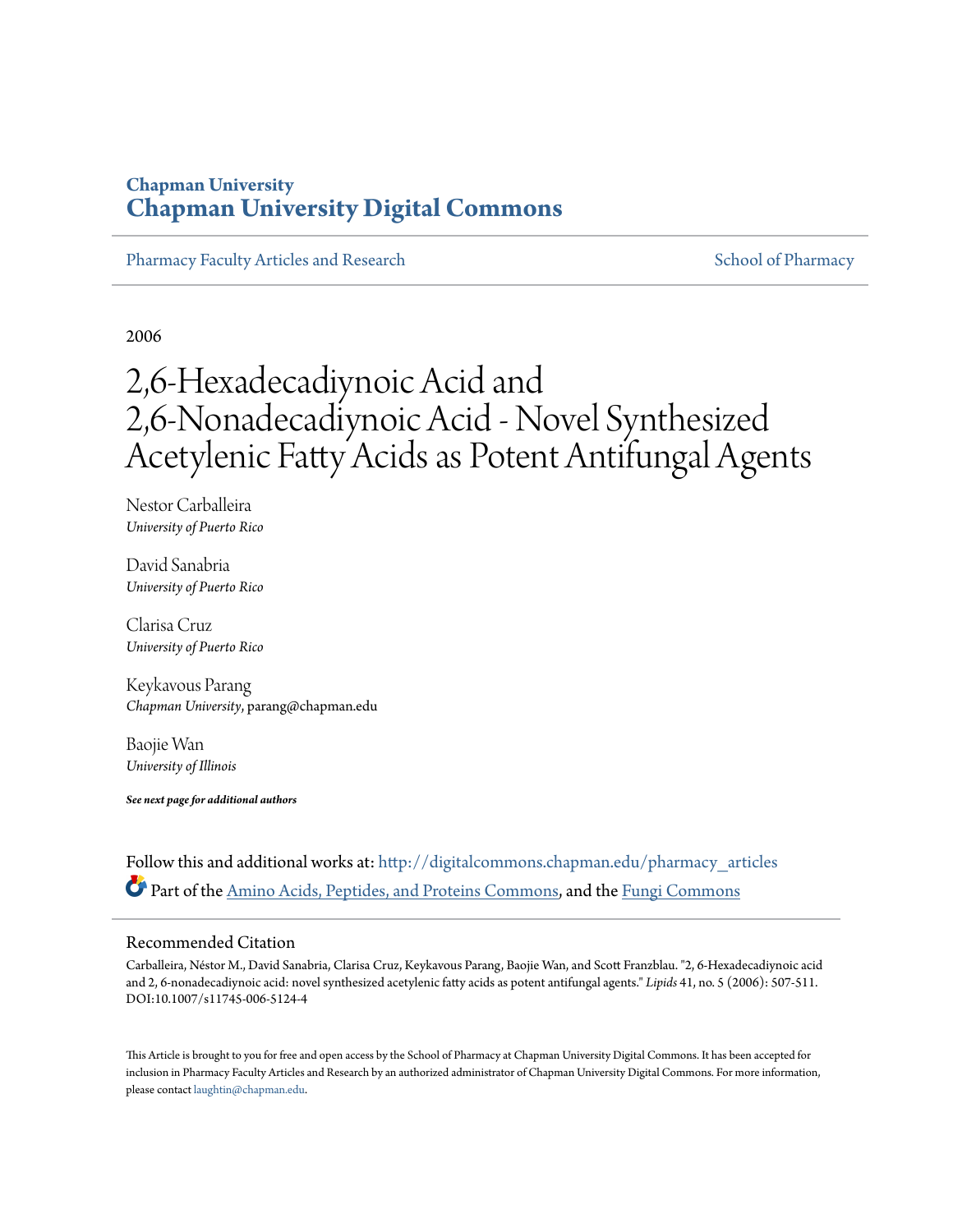# 2,6-Hexadecadiynoic Acid and 2,6-Nonadecadiynoic Acid - Novel Synthesized Acetylenic Fatty Acids as Potent Antifungal Agents

### **Comments**

This is a pre-copy-editing, author-produced PDF of an article accepted for publication in *Lipids*, volume 41, issue 5, 2006 following peer review. The final publication is available at Springer via [DOI: 10.1007/](http://dx.doi.org/10.1007/s11745-006-5124-4) [s11745-006-5124-4](http://dx.doi.org/10.1007/s11745-006-5124-4).

## **Copyright**

Springer

### **Authors**

Nestor Carballeira, David Sanabria, Clarisa Cruz, Keykavous Parang, Baojie Wan, and Scott Franzblau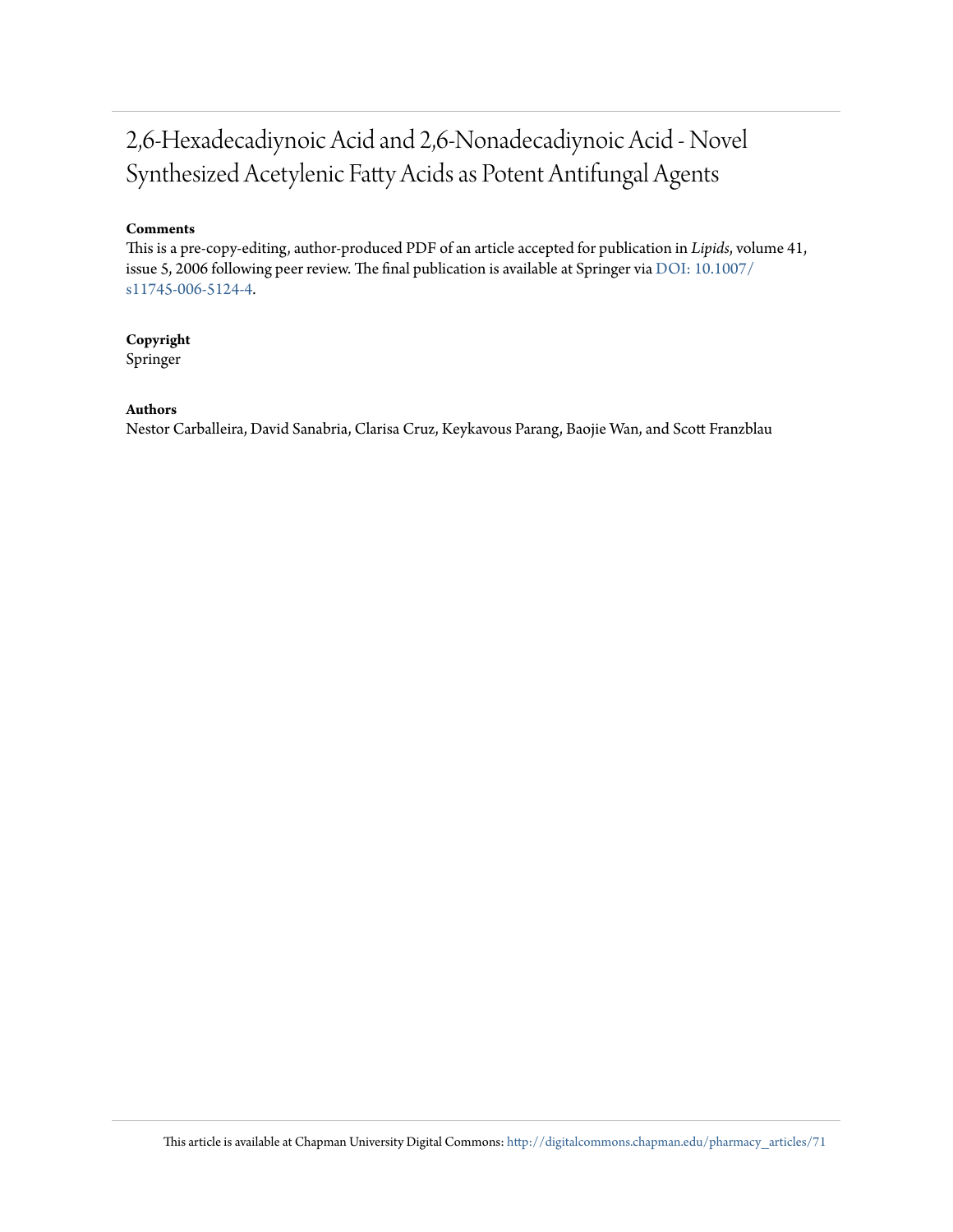

# NIH Public Access **Author Manuscript**

*Lipids*. Author manuscript; available in PMC 2006 October 27.

Published in final edited form as: *Lipids*. 2006 May ; 41(5): 507–511.

# **2,6-Hexadecadiynoic Acid and 2,6-Nonadecadiynoic Acid - Novel Synthesized Acetylenic Fatty Acids as Potent Antifungal Agents**

**Néstor M. Carballeira**a,\* , **David Sanabria**a, **Clarisa Cruz**a, **Keykavous Parang**b, **Baojie Wan**c, and **Scott Franzblau**c

a *Department of Chemistry, University of Puerto Rico, PO Box 23346, San Juan, Puerto Rico 00931-3346,*

b *Department of Biomedical and Pharmaceutical Sciences, College of Pharmacy, University of Rhode Island, Kingston, Rhode Island, USA 02881, and*

c *Institute for Tuberculosis Research, College of Pharmacy, The University of Illinois at Chicago, Chicago, Illinois 60612-7231*

# **Abstract**

The hitherto unknown 2,6-hexadecadiynoic acid, 2,6-nonadecadiynoic acid, and 2,9 hexadecadiynoic acid were synthesized in two steps and in 11–18% overall yields starting from either 1,5-hexadiyne or 1,8-nonadiyne. Among all the compounds 2,6-hexadecadiynoic acid displayed the best overall antifungal activity against both the fluconazole resistant *Candida albicans* strains ATCC 14053 and ATCC 60193 (MIC = 11 μM) and against *Cryptococcus neoformans* ATCC 66031 (MIC  $< 5.7 \mu M$ ). The 2,9-hexadecadiynoic acid did not display any significant cytotoxicity against the fluconazole resistant *C. albicans* strains, but it showed fungitoxicity against *C. neoformans* ATCC 66031 with a MIC value of <5.8 μM. Other fatty acids, such as 2-hexadecynoic acid, 5-hexadecynoic acid, 9-hexadecynoic acid, and 6-nonadecynoic acid were also synthesized and their antifungal activities compared. The 2-hexadecynoic acid, a known antifungal fatty acid, exhibited the best antifungal activity (MIC = 9.4 μM) against the fluconazole resistant *C. albicans* ATCC 14053 strain, but it showed a MIC value of only 100 μM against *C. albicans* ATCC 60193. The fatty acids 2,6 hexadecadiynoic acid and 2-hexadecynoic acid also displayed a MIC of 140–145 μM towards *Mycobacterium tuberculosis* H<sub>37</sub>Rv in Middlebrook 7H12 medium. In conclusion, 2,6hexadecadiynoic acid exhibited the best fungitoxicity profile compared to other analogues. This diynoic fatty acid has the potential to be further evaluated for use in topical antifungal formulations.

> The 2-alkynoic fatty acids (FA) have been known to be fungitoxic  $(1-2)$ . The fungal activity of these compounds depends on the FA chain length and pH of the medium  $(1-2)$ . The optimal chain lengths between 8 and 16 carbons have been established for the 2-alkynoic FA to exert maximum fungistatic effects (2). Among the 2-alkynoic FA the 2-hexadecynoic acid has received the most attention for its antifungal, antimicrobial, and cytotoxic properties (3–5). The bioactivity of the 2-hexadecynoic acid has been ascribed to its ability to inhibit the elongation of saturated and unsaturated FA as well as its potential to inhibit the FA acylation process, particularly triglyceride synthesis (4–5).

> Other isomeric alkynoic FA, in particular the 6-alkynoic FA, are also fungistatic. For example, when an unsaturation is introduced between C-6 and C-7 in a fatty acyl chain the FA displays good fungitoxicity. It is shown that 6-hexadecynoic acid is a good substrate for the enzyme myristoyl-CoA:protein *N*-myristoyltransferase from *Saccharomyces cerevisiae*, an important

<sup>\*</sup>To whom correspondence should be addressed. Tel.: (787)-764-0000, ext. 4791. Fax: (787)-756-8242. E-mail: nmcarballeira@uprrp.edu..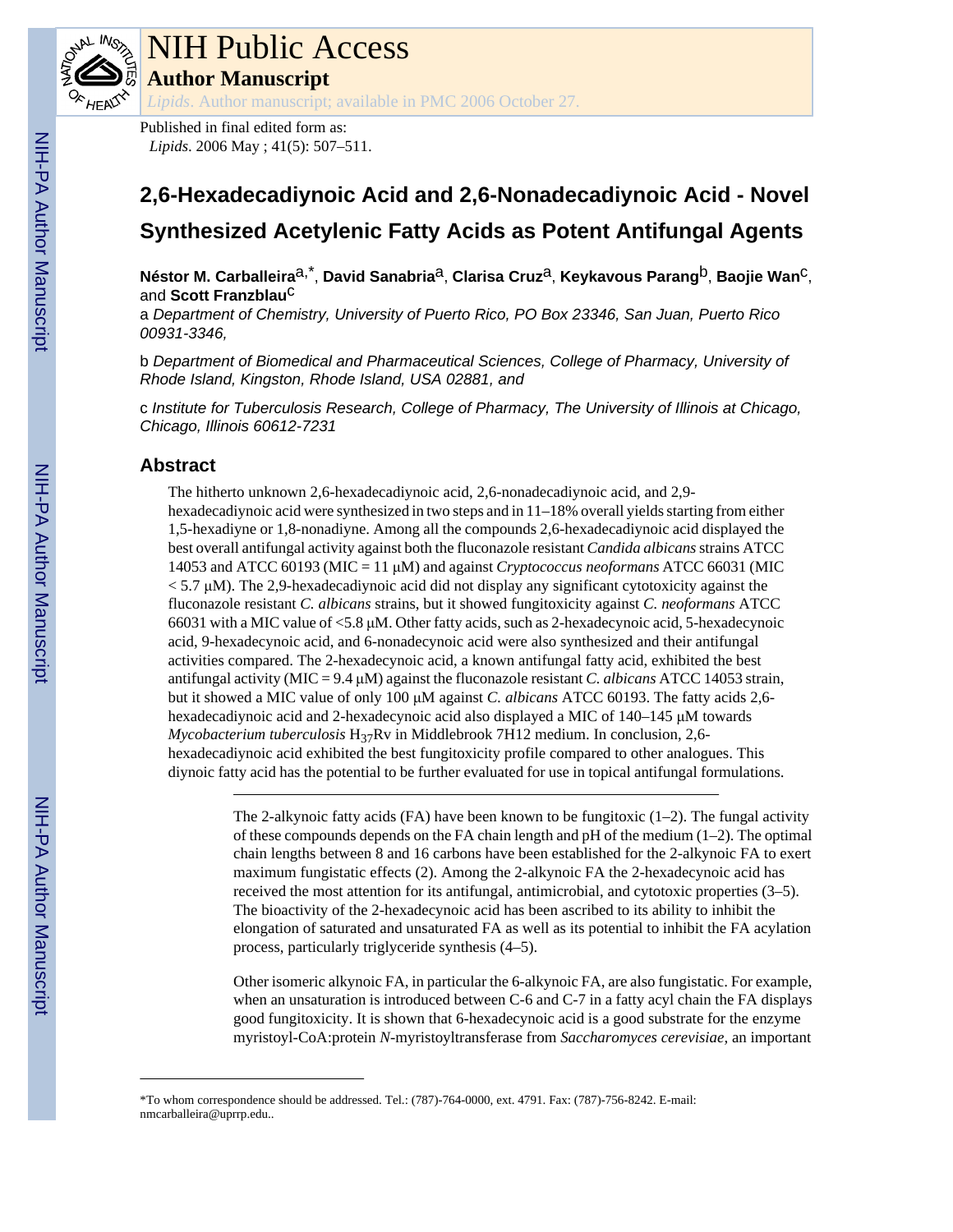enzyme for fungal growth and a good target for antifungal therapy (6). Furthermore, 6 nonadecynoic acid, recently isolated from the roots of *Pentagonia gigantifolia*, is reported to be fungistatic against some fungal strains of fluconazole resistant *Candida albicans* (7) as well as to *Cryptococcus neoformans* (8). *C. albicans* and *C. neoformans* are pathogenic fungi of concern in immunocompromised patients. On the other hand, 6-alkenoic FA have been also evaluated. For example, the 6-hexadecenoic acid is antimicrobial to gram-positive bacteria (MIC's of 10–20 μg/ml) and blocks the adherence of *C. albicans* to porcine stratum corneum (9).

With this information at hand regarding the antifungal activities of 2-alkynoic and 6-alkynoic FA, we envisaged the possibility of combining in a single molecule the C-2 and C-6 ynoic functionalities, i.e., by synthesizing 2,6-diynoic FA and evaluating their antifungal properties. It was expected that novel 2,6-diynoic FA to have a better antifungal profile than either of the parent 2-alkynoic or 6-alkynoic FA. The synthesis of 2,6-octadecadiynoic acid as a precursor to furan-containing FA has been previously reported by Lie Ken Jie et. al. (10–11). However, to the best of our knowledge, the FA 2,6-hexadecadiynoic acid (**3a**) and 2,6-nonadecadiynoic acid (**3c**) are novel. We describe the synthesis of the dimethylene-interrupted diynoic FA **3a** and **3c**, as well as the synthesis of the 2,9-hexadecadiynoic acid (**3b**). Comparative antifungal activities of the compounds indicated that **3a** had the best fungitoxicity profile among the studied compounds and the known 2-hexadecynoic acid.

## **MATERIALS AND METHODS**

#### **Instrumentation**

<sup>1</sup>H and <sup>13</sup>C NMR spectra were recorded on either a Bruker DPX-300 or a Bruker DRX-500 spectrometer. <sup>1</sup>H NMR chemical shifts are reported with respect to internal Me<sub>4</sub>Si and chemical shifts are given in parts per million (ppm) relative to  $CDCl<sub>3</sub>$  (77.0 ppm). Mass spectral data was acquired on a GC-MS (Hewlett-Packard 5972A MS ChemStation) instrument at 70 eV, equipped with a 30 m x 0.25 mm special performance capillary column (HP-5MS) of polymethylsiloxane cross-linked with 5% phenyl methylpolysiloxane. Infrared spectra were recorded on a Nicolet 600 FT-IR spectrophotometer.

#### **Microorganisms**

*C. albicans* ATCC 60193, *C. albicans* ATCC 14053, and *C. neoformans* ATCC 66031 were obtained from American Type Culture Collection, Manassas, Virginia, USA. Stock cultures were kept on Sabouraud Dextrose Agar (SDA; Becton-Dickinson and Co., Sparks, Maryland). Subcultures were prepared on SDA at 35–37°C. Suspension cultures were prepared by inoculation of single colonies in 7 ml of normal saline solution. Prior to preparation of susceptibility assays, yeast cells were resuspended in normal saline to make a transmittance of 73–75% at 530 nm that provide equivalent concentration of  $10^6$  cells/ml. The media was Sabourand dextrose broth (SDB; Becton Dickinson and Co., Sparks, Maryland).

#### **Chemicals and Antifungal Agents**

Amphotericin B (AMB) was purchased from Acros, New Jersey, USA, and was kept as a 5 mM stock in DMSO at 0°C and used during one week of preparation. Fluconazole (FLC) was purchased from Medisa Inc., New York, NY, USA, or was provided from Vera Laboratories Ltd, Hyderabad, India, and was kept as a 20 mM stock solution at 0°C. Working dilutions were made in SDB medium. Higher concentrations of compounds were used for those with weak antifungal activities. The final maximum concentration of DMSO in the assays was 5%  $(v/v)$ . DMSO was not inhibitory to the organisms tested.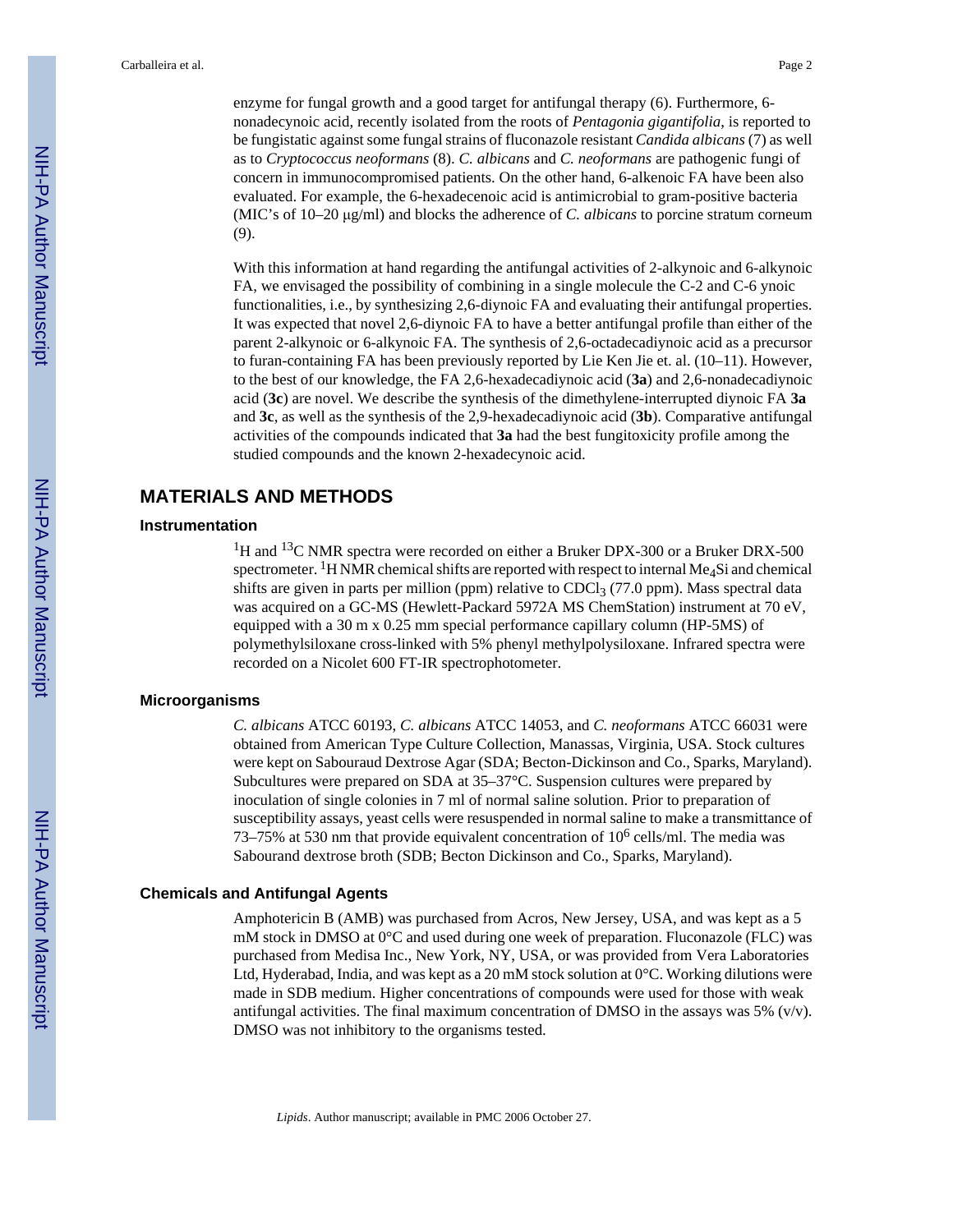#### **Susceptibility Testing**

Microdilutions for control experiments with *C. albicans* and *C. neoformans* were performed according to the modified method of National Committee for Clinical Laboratory Standards (NCCLS) method as described by Galgiani (12) and according to the more recent NCCLS M27-A microdilution methods as described previously (13–14). Dilutions were prepared in 0.1 ml of SDB; the inocula were either  $10^4$  *C. albicans* or *C. neoformans* cells. The tubes were incubated for 24–48 h at  $36 \pm 1$ °C, and turbidity was read visually. MICs were calculated in comparison to growth control as the lowest concentration that shows inhibition for AMB, FLC, and the test compounds.

#### **General procedure for the mono-alkylation of the diynes**

To a stirred solution of the diyne (8.3–12.8 mmol) in dry THF (20–25 mL), *n*-Buli (2.5 M, 7.5– 11.5 mmol) in dry hexane (3.0–5.0 mL) was added drop wise while keeping the temperature at −78°C. After 45 min, HMPA (3.0–5.0 mL) and the bromoalkane (7.7–11.5 mmol) were added drop wise to the reaction mixture while maintaining the temperature at −78°C. After 24 h, the reaction mixture was worked up by pouring into a large volume of water, and extracting with diethyl ether  $(2 \times 20 \text{ mL})$ . The organic layer was washed with brine  $(1 \times 20 \text{ mL})$  before drying (MgSO4). Filtration, rotoevaporation of the solvent, and fractional distillation afforded the mono-alkylated diynes **2a**-**2c** in 21–47 % yields after purification by Kugel-Rohr distillation (60–100 $\degree$ C/3 mm Hg) of the impurities.

**a.** *1,8-Pentadecadiyne* (*2b*) was obtained in a 21% yield as a viscous oil from the reaction of 1.22 mL of 1,8-nonadiyne (1.00 g, 8.32 mmol) and 1.16 mL of 1-bromohexane (1.37 g, 8.32 mmol) according to the general procedure described above. IR (neat) νmax 3311, 2932, 2859, 2118, 1463, 1332, 1192, 1100, 629 cm−1; 1H-NMR (CDCl3, 500 MHz) δ 2.19 (2H, *dt*, *J* = 2.6 and 6.9 Hz, H-10), 2.13 (4H, m, H-3, H-7), 1.93  $(1H, t, J = 2.6 Hz, H-1), 1.57-1.24 (14H, m, -CH<sub>2</sub>), 0.88 (3H, t, J = 7.0 Hz,$ H-15); 13C-NMR (CDCl3, 125 MHz) δ 84.53 (*s*, C-2), 80.48 (*s*), 79.84 (*s*), 68.15 (*d*, C-1), 31.36 (*t*, C-13), 29.10 (*t*), 28.61 (*t*), 28.53 (*t*), 28.04 (*t*), 27.95 (*t*), 22.56 (*t*, C-14), 18.73 (*t*), 18.69 (*t*), 18.33 (*t*), 14.04 (*q*, C-15); GC-MS *m/z* (relative intensity) M+ 204 (0.1), 189 (1), 175 (4), 161 (4), 147 (14), 133 (28), 119 (32), 107 (11), 105 (54), 95  $(13), 91$   $(C_7H_7+, 100), 81$   $(30), 79$   $(61), 67$   $(51), 55$   $(31).$ 

(*ii*) *1,5-Pentadecadiyne (2a)* was obtained in a 40% yield as a viscous oil from the reaction of 2.5 mL of 1,5-hexadiyne (1.00 g, 12.80 mmol) and 2.2 mL of 1 bromononane (2.38 g, 11.50 mmol) according to the general procedure described above. IR (neat)  $v_{\text{max}}$  3313, 2926, 2855, 2122, 1466, 1338, 1257, 635 cm<sup>-1; 1</sup>H-NMR (CDCl3, 500 MHz) δ 2.38 (4H, *m*, H-3, H-4), 2.14 (2H, *brt*, *J* = 7.0 Hz, H-7), 2.00  $(1H, t, J = 2.0 Hz, H-1), 1.52-1.27 (14H, m, -CH<sub>2</sub>), 0.88 (3H, t, J = 6.9 Hz,$ H-15); 13C-NMR (CDCl3, 125 MHz) δ 83.11 (*s*, C-2), 81.61 (*s*), 78.09 (*s*), 68.94 (*d*, C-1), 31.89 (*t*, C-13), 29.50 (*t*), 29.28 (*t*), 29.16 (*t*), 28.97 (*t*), 28.83 (*t*), 22.67 (*t*, C-14), 19.18 (*t*), 18.93 (*t*), 18.71 (*t*), 14.09 (*q*, C-15); GC-MS *m/z* (relative intensity) M+ 204  $(0.1)$ , 161  $(1)$ , 147  $(3)$ , 133  $(13)$ , 119  $(19)$ , 109  $(6)$ , 105  $(31)$ , 95  $(16)$ , 91  $(C_7H_7+$ , 100), 81 (22), 79 (31), 67 (32), 65 (20), 55 (29).

(*iii*) *1,5-Octadecadiyne (2c)* was obtained as a viscous oil in a 47% yield from the reaction of 2.5 mL of 1,5-hexadiyne (2.00 g, 12.80 mmol) and 1.8 mL of 1 bromododecane (1.87 g, 7.70 mmol) according to the general procedure described above. IR (neat)  $v_{\text{max}}$  3313, 2925, 2854, 2122, 1466, 1338, 1257, 635 cm<sup>-1; 1</sup>H-NMR (CDCl3, 500 MHz) δ 2.38 (4H, *m*, H-3, H-4), 2.14 (2H, *brt*, *J* = 6.9 Hz, H-7), 2.00 (1H, *m*, H-1), 1.55-1.26 (20H, *m*, -CH<sub>2</sub>-), 0.88 (3H, *t*, *J* = 6.8 Hz, H-18); <sup>13</sup>C-NMR (CDCl3, 125 MHz) δ 83.11 (*s*, C-2), 81.62 (*s*), 78.09 (*s*), 68.93 (*d*, C-1), 31.92 (*t*, C-16), 29.67 (*t*), 29.64 (*t*), 29.63 (*t*), 29.55 (*t*), 29.35 (*t*), 29.16 (*t*), 28.97 (*t*), 28.83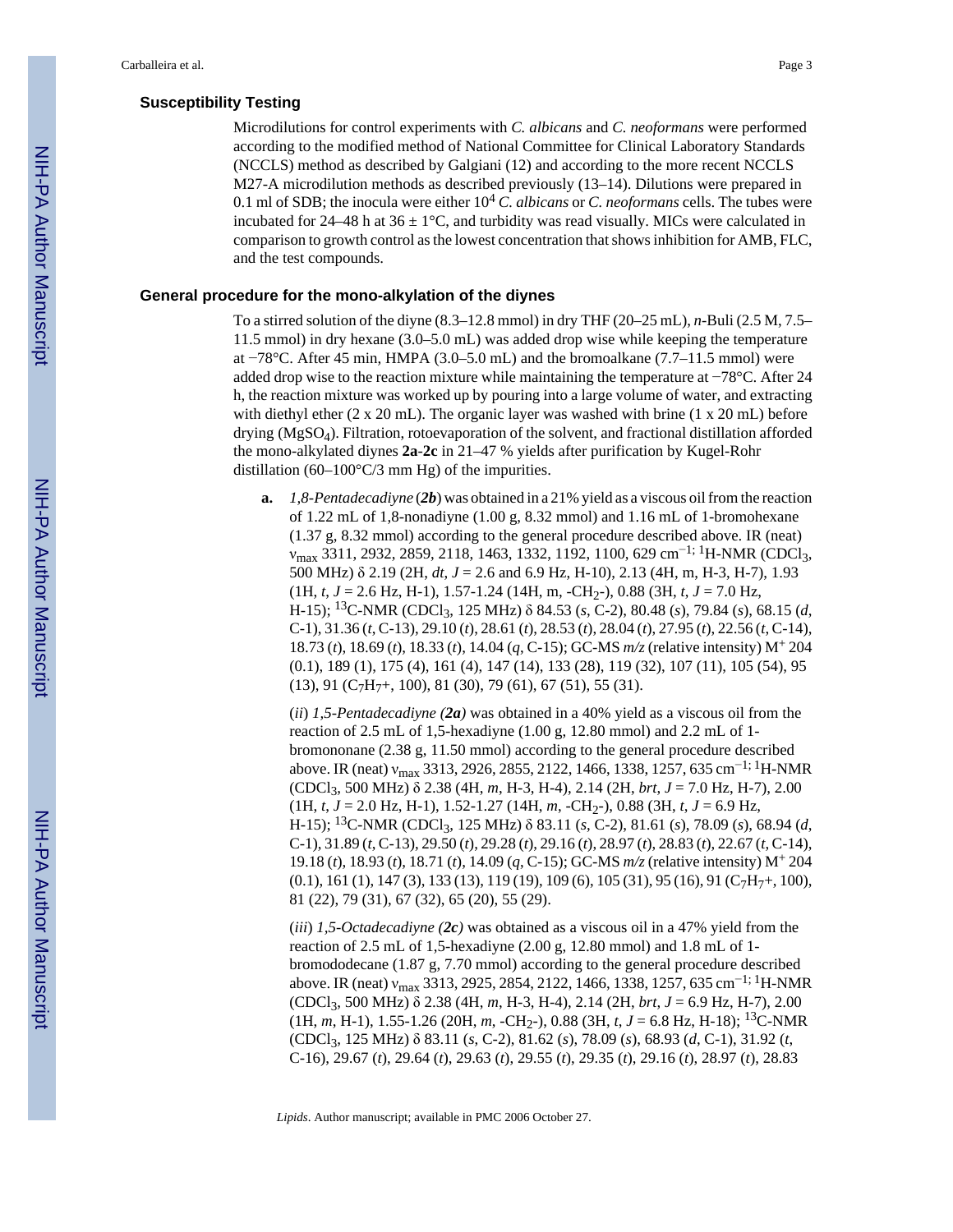(*t*), 22.68 (*t*, C-17), 19.18 (*t*), 18.93 (*t*), 18.71 (*t*), 14.10 (*q*, C-18); GC-MS *m/z* (relative intensity) M+ 246 (0.1), 175 (1), 161 (2), 147 (8), 133 (27), 119 (27), 105 (38), 95 (16), 91 (C7H7+, 100), 81 (20), 79 (35), 67 (28), 65 (24), 55 (29).

#### **General procedure for the carboxylation of the alkylated diynes**

To a stirred solution of the alkylated diynes (**2a**-**2c**, 1.7–4.6 mmol) in dry THF (17–46 mL), *n*-Buli (2.5 M, 2.6–7.2 mmol) in dry hexane (1–3 mL) was added drop wise while keeping the temperature approximately at −78°C. After 45 min the reaction mixture was treated with dry  $CO<sub>2</sub>$  (by passing the  $CO<sub>2</sub>$  through sulfuric acid) and left stirring for 24 h. The reaction mixture was then worked up by pouring into a large volume of a saturated solution of ammonium chloride followed by extraction with diethyl ether (3 x 20 mL). Rotoevaporation of the solvent afforded the diynoic acids **3a**-**3c** in 28–52% yields after purification by Kugel-Rohr distillation (60–100°C/3 mm Hg) of the impurities. The higher yield (52%) was obtained for 2,9 hexadecadiynoic acid (**3b**).

**a.** *2,9-Hexadecadiynoic acid (3b)* was obtained as an oil in a 52% yield from the reaction of 1,8-pentadecadiyne (0.35 g, 1.70 mmol) and excess dry  $CO<sub>2</sub>$  (by passing the  $CO<sub>2</sub>$  through sulfuric acid) according to the general procedure described above. IR (neat) νmax 3400-2900 (*br*), 2932, 2859, 2238, 1688, 1462, 1410, 1332, 1279, 1076 cm−1; 1H-NMR (CDCl3, 500 MHz) δ 2.36 (2H, *t*, *J* = 7.1 Hz, H-4), 2.14 (4H, *m*, H-8, H-11), 1.62-1.23 (14H, *m*, -CH2-), 0.88 (3H, *t*, *J* = 7.0 Hz, H-16); 13C-NMR (CDCl3,125 MHz) δ 157.08 (*s*, C-1), 92.01 (*s*, C-3), 81.24 (*s*), 80.71 (*s*), 72.69 (*s*, C-2), 31.35 (*t*, C-14), 29.08 (*t*), 28.54 (*t*), 28.43 (*t*), 27.96 (*t*), 26.98 (*t*), 22.56 (*t*, C-15), 18.72 (*t*), 18.69 (*t*), 18.55 (*t*), 14.04 (*q*, C-16).

*(ii) 2,6-Hexadecadiynoic acid (3a)* was obtained as a white solid in a 45% yield from the reaction of 1,5-pentadecadiyne (0.94 g, 4.60 mmol) and excess dry  $CO<sub>2</sub>$  (by passing the CO2 through sulfuric acid) according to the general procedure described above. M. p. 48-50°C, IR (neat) νmax 3400-2900 (*br*), 2953, 2915, 2848, 2246, 1674, 1469, 1425, 1300, 1276, 1075, 890, 608 cm−1; 1H-NMR (CDCl3, 500 MHz,) δ 2.54 (2H, *brt*, *J* = 7.3 Hz, H-4), 2.44 (2H, *m*, H-5), 2.14 (2H, *tt*, *J* = 2.2 and 7.1 Hz, H-8), 1.47 (2H, *m*, H-9), 1.40-1.27 (12H, *m*, -CH<sub>2</sub>-), 0.88 (3H, *t*, *J* = 6.9 Hz, H-16); <sup>13</sup>C-NMR (CDCl3, 125 MHz) δ 156.58 (*s*, C-1), 90.10 (*s*, C-3), 82.44 (*s*), 77.10 (*s*), 73.14 (*s*, C-2), 31.83 (*t*, C-14), 29.48 (*t*), 29.29 (*t*), 29.15 (*t*), 28.86 (*t*), 28.83 (*t*), 22.67 (*t*, C-15), 19.51 (*t*, C-4), 18.67 (*t*, C-8), 17.94 (*t*, C-5), 14.08 (*q*, C-16). Anal. calcd. for C16H24O2: C, 77.38; H, 9.74. Found: C, 76.17; H, 10.19.

*(iii) 2,6-Nonadecadiynoic acid (3c)* was obtained as a white solid in a 28% yield from the reaction of 1,5-octadecadiyne (0.89 g, 3.60 mmol) and excess dry  $CO<sub>2</sub>$  (by bubbling the CO<sub>2</sub> through sulfuric acid) according to the general procedure described above. M. p. 62-64°C, IR (neat) νmax 3400-2900 (*br*), 2953, 2916, 2848, 2245, 1671, 1422, 1280, 912, 720 cm−1; 1H-NMR (CDCl3, 500 MHz) δ 2.54 (2H, *brt*, *J* = 7.4 Hz, H-4), 2.44 (2H, *m*, H-5), 2.14 (2H, *tt*, *J* = 2.3 and 7.1 Hz, H-8), 1.47 (2H, *m*, H-9), 1.38-1.25 (18H, *m*, -CH<sub>2</sub>-), 0.88 (3H, *t*, *J* = 6.9 Hz, H-19); <sup>13</sup>C-NMR (CDCl<sub>3</sub>, 75 MHz) δ 156.96 (*s*, C-1), 90.33 (*s*, C-3), 82.44 (*s*), 77.21 (*s*), 73.06 (*s*, C-2), 31.91 (*t*, C-17), 29.64 (*t*), 29.53 (*t*), 29.35 (*t*), 29.14 (*t*), 28.84 (*t*), 22.68 (*t*, C-18), 19.49 (*t*, C-4), 18.66 (*t*, C-8), 17.91 (*t*, C-5), 14.11 (*q*, C-19). Anal. calcd. for C<sub>19</sub>H<sub>30</sub>O<sub>2</sub>: C, 78.57; H, 10.41. Found: C, 77.14; H, 10.40.

# **RESULTS AND DISCUSSION**

Seven acetylenic fatty acids were synthesized and evaluated for antifungal activities against *C. albicans* and *C. neoformans*. The acetylenic fatty acids 2-hexadecynoic acid, 5 hexadecynoic acid, 9-hexadecynoic acid, and 6-nonadecynoic acid were synthesized according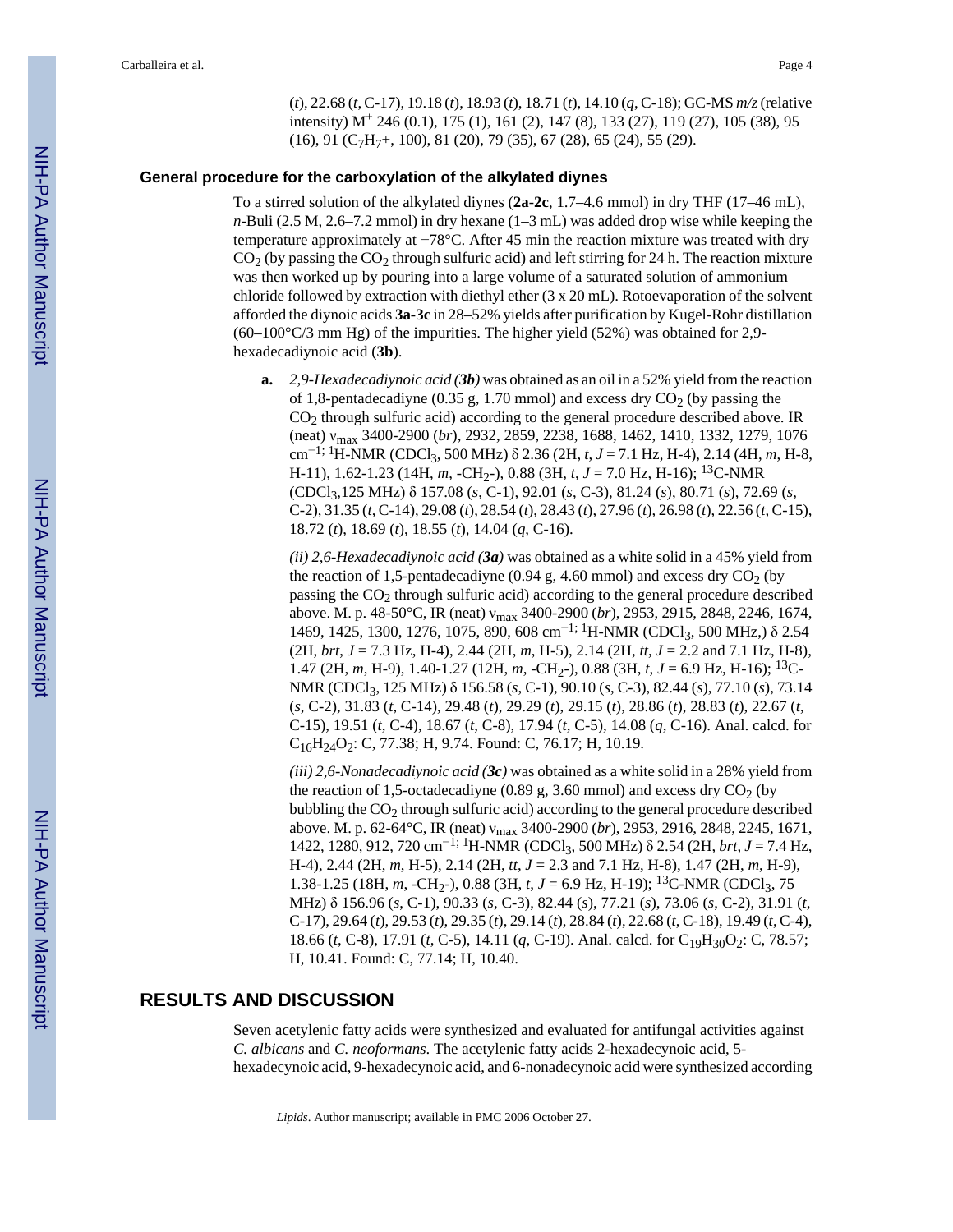to the previously described procedures (1,8,15). Despite the fact that the 2,6-octadecadiynoic acid has been previously synthesized (10–11), there are no reported syntheses for acids **3a**-**3c**. Therefore, a simple synthetic methodology for the preparation of novel fatty acids **3a-3c** was developed based on two consecutive acetylide coupling reactions.

The synthesis of the dimethylene-interrupted 2,6-hexadecadiynoic acid (**3a**) and 2,6 nonadecadiynoic acid (**3c**) was conveniently accomplished using 1,5-hexadiyne (50% in pentane) as the starting material (Scheme 1). In the preparation of **3a**, 1,5-hexadiyne was coupled with 1-bromononane using *n*-BuLi in THF/HMPA at −78°C, which afforded 1,5 pentadecadiyne (**2a**) in a 40% yield. Likewise, for the synthesis of acid **3c**, the 1,5-hexadiyne was coupled with 1-bromododecane using the above mentioned acetylide coupling conditions, which afforded 1,5-octadecadiyne (**2c**) in a 47% yield after final purification (Scheme 1). Coupling of the lithium acetylides of 1,5-pentadecadiyne (**2a**) or the 1,5-octadecadiyne (**2c**) with carbon dioxide and subsequent protonation with ammonium chloride afforded the 2,6 hexadecadiynoic acid (**3a**) or the 2,6-nonadecadiynoic acid (**3c**) in 28–45 % yields after final purification (Scheme 1). The overall yields for these two two-step syntheses ranged between 13 and 18%.

The preparation of 2,9-hexadecadiynoic acid (**3b**) followed a similar synthetic strategy, with the exception that this synthesis started with the 1,8-nonadiyne. The diyne was coupled with 1-bromohexane using again *n*-BuLi in THF/HMPA at −78°C, which afforded 1,8 pentadecadiyne (**2b**) in a 21 % yield after final purification. Final coupling of the lithium acetylide of 1,8-pentadecadiyne (**2b**) with carbon dioxide and subsequent protonation with ammonium chloride afforded the desired 2,9-hexadecadiynoic acid (**3b**) in a 52 % yield after final purification (Scheme 1). The overall yield for this two-step synthesis was 11 %.

The antifungal activity of the synthesized acetylenic fatty acids against *Candida albicans* strains ATCC 14053 and ATCC 60193, and *Cryptococcus neoformans* ATCC 66031 in SDB media were determined using a modified method of the National Committee for Clinical Laboratory Standards (NCCLS) as described by Galgiani and the more recent NCCLS M27- A microdilution methods as described previously (12–13) (Table 1). Amphotericin B (AMB) and fluconazole (FLC) were used as positive controls. Among the monoynoic fatty acids, the acid 2-hexadecynoic acid exhibited the best minimum inhibitory (MIC) values against fluconazole resistant *C. albicans* ATCC 14053 and ATCC 60193 strains with MIC values between 9.4 and 100  $\mu$ M, respectively. However, as we have previously reported (8), 6nonadecynoic acid showed the best MIC values (<4.3 μM) against *C. neoformans* ATCC 66031, but it was not very effective against the fluconazole resistant *C. albicans* strains studied herein (8). Therefore, introduction of a triple bond at either C-2 or C-6 in the alkyl chain was effective in increasing the fungitoxicity of the fatty acid. However, a triple bond at either C-5 or C-9 in the alkyl chain was not particularly effective in increasing the fungitoxicity of the fatty acids.

Among the studied diynoic fatty acids, 2,6-hexadecadiynoic acid (**3a**) displayed the best MIC values against both the fluconazole resistant *C. albicans* ATCC 14053 and ATCC 60193 strains with MIC values of 11.5 μM. However, 2,6-nonadecadiynoic acid (**3c**) displayed the best MIC values (< 5.0 μM) among the diynoic acids against *C. neoformans* ATCC 66031, but it displayed modest activity against the studied fluconazole resistant *C. albicans* strains with MIC values between 20 and 80 μM (Table 1). A comparison of the bioactivity of **3a** with that of the 2-hexadecynoic acid reveals that introduction of a second triple bond at C-6 increases the fungitoxicity of the acid towards *C. albicans* ATCC 60193 (MIC = 11.5 μM) approximately 9 fold compared to 2-hexadecynoic acid (MIC = 100 μM). Therefore, the diynoic acid **3a** has the potential of displaying a broader antifungal profile than the parent 2-hexadecynoic acid.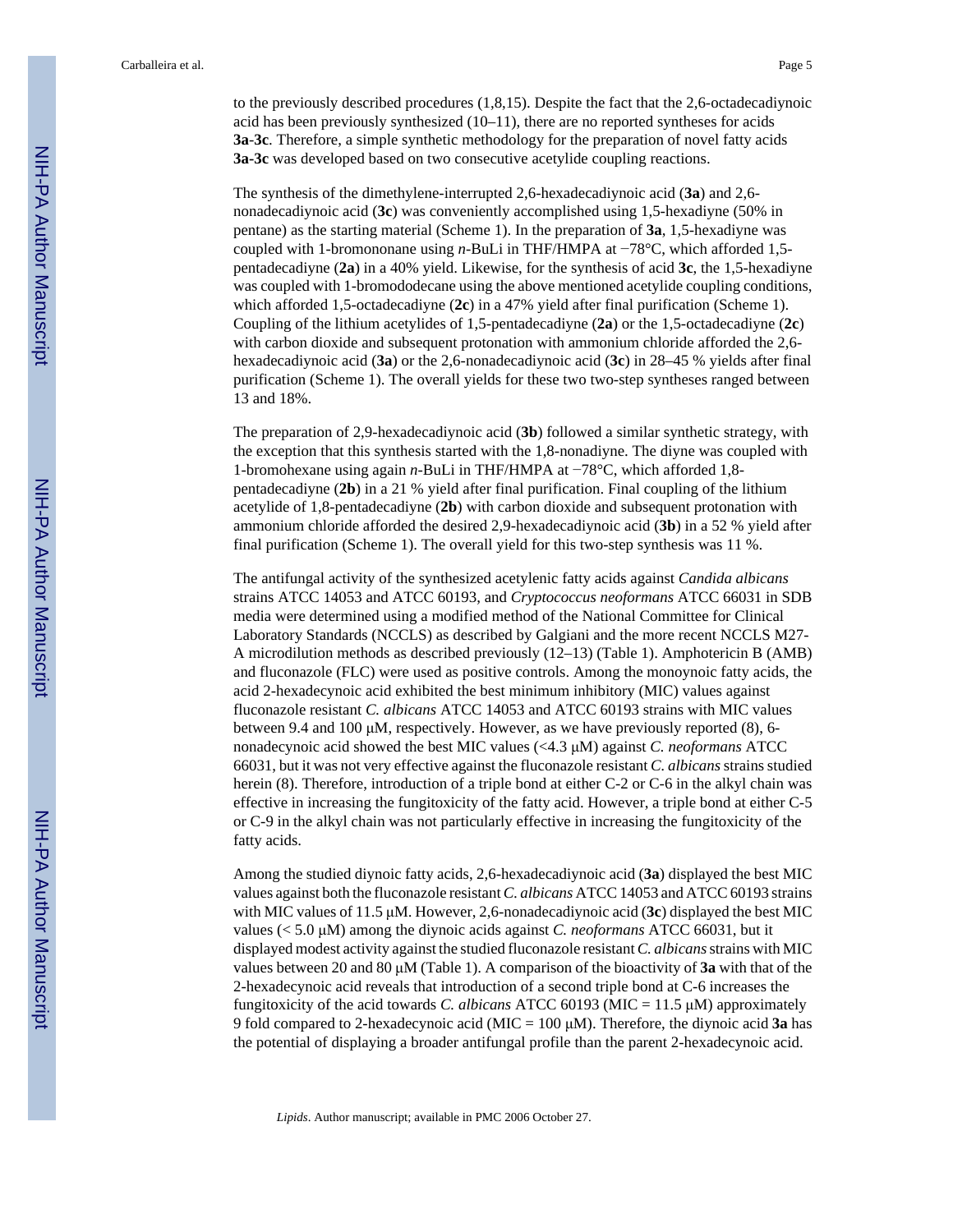The acid 2,9-hexadecadiynoic acid (**3b**) was also studied and it was not particularly effective against the fluconazole resistant *C. albicans* strains studied herein, but it displayed fungitoxicity against *C. neoformans* ATCC 66031 with a MIC of < 5.8 μM. A comparison of the bioactivity of **3b** with that of the 9-hexadecynoic acid reveals that introduction of a second triple bond at C-2 increases the fungitoxicity of the parent 9-hexadecynoic acid against the three fungal strains studied, but the bioactivity of **3b** was still poor as compared to that of either **3a** or **3c**.

In order to determine the selectivity of the 2,6-hexadecadiynoic acid (**3a**) towards fungi (eukaryotic pathogens) vs. bacteria we chose to explore the antimycobacterial activity of both **3a** and the 2-hexadecynoic acid towards *Mycobacterium tuberculosis* H<sub>37</sub>Rv following a procedure previously described (16). We decided on *M. tuberculosis* since there is a recent literature report indicating that the 2-hexadecynoic acid can be toxic (MIC's  $\sim$  10–20  $\mu$ M in Sauton's medium) to mycobacteria by the accumulation of two metabolites, i.e., the 3 ketohexadecanoic acid, which blocks fatty acid biosynthesis, and 3-hexadecynoic acid, an inhibitor of fatty acid β-oxidation (17). The 2-hexadecynoic acid, therefore, can inhibit mycolic acid biosynthesis, fatty acid biosynthesis, and fatty acid degradation (β-oxidation) pathways of importance for mycobacteria (17).

Our antimycobacterial results are shown in Table 2. Two assays were used to study the antimycobacterial activity of the acetylenic fatty acids, i.e., the microplate alamar blue assay (MABA) and the low oxygen recovery assay (LORA). The MABA is the "normal" MIC determination against replicating *M. tuberculosis* under aerobic conditions for 8 days. On the other hand, the LORA utilizes *M. tuberculosis* under anaerobic non-replicating conditions for 11 days. As can be seen from Table 2, both acetylenic fatty acids displayed similar MIC's of around 140–145 μM (in Middlebrook 7H12 medium) against *M. tuberculosis* using the MABA assay, but also both acids were not inhibitory to non-replicating and persistent *M. tuberculosis*, as determined by the LORA assay (16). From these experiments we can conclude that the additional Δ6 triple bond in **3a** does not help in increasing its antimycobacterial activity as compared to the 2-hexadecynoic acid, a fact that supports its postulated mechanism of action (17). However, it is evident that acid **3a** is a better antifungal agent than an antimycobacterial agent for its specificity towards fungal cells, since the additional Δ6 triple bond in **3a** makes a difference in the antifungal activity.

With respect to the toxicity of the 2-alkynoic acids it was recently demonstrated that 2-alkynoic acids could be used specifically against bacteria without toxicity to their host due to the fact that the FASI complex in microsomal systems is not inhibited by the 2-alkynoic acids (17). In addition, it was previously reported that despite the fact that the 2-hexadecynoic acid inhibits the growth of HeLa cells, the simultaneous addition of palmitic acid to the culture medium reverses the growth inhibition observed in HeLa cells, thus implying that toxicity would not occur in animals consuming a normal diet (3).

Further experiments are required to determine the mechanism of antifungal activities by these novel 2,6-diynoic FA. One possible mechanism of action for the 2,6-diynoic FA is isomerization to a 2,3-allene (as the CoA derivative) and subsequent inhibition of the biosynthesis of the fungal fatty acids as shown for the 2-hexadecynoic acid in intact animals (4). Likewise, also analogous to the suspected mechanism of action for the 6-nonadecynoic acid, the 2,6-diynoic FA could also inhibit sphingolipid biosynthesis in these fungi (7). Both mechanisms of lipid biosynthesis inhibition could also be operative, thus explaining the enhanced activity of **3a**. Compound **3a** has the potential for further evaluation in topical formulations for the treatment of fungal infections, as antifungal in wound dressings, or as a preservative in skin and hair care products.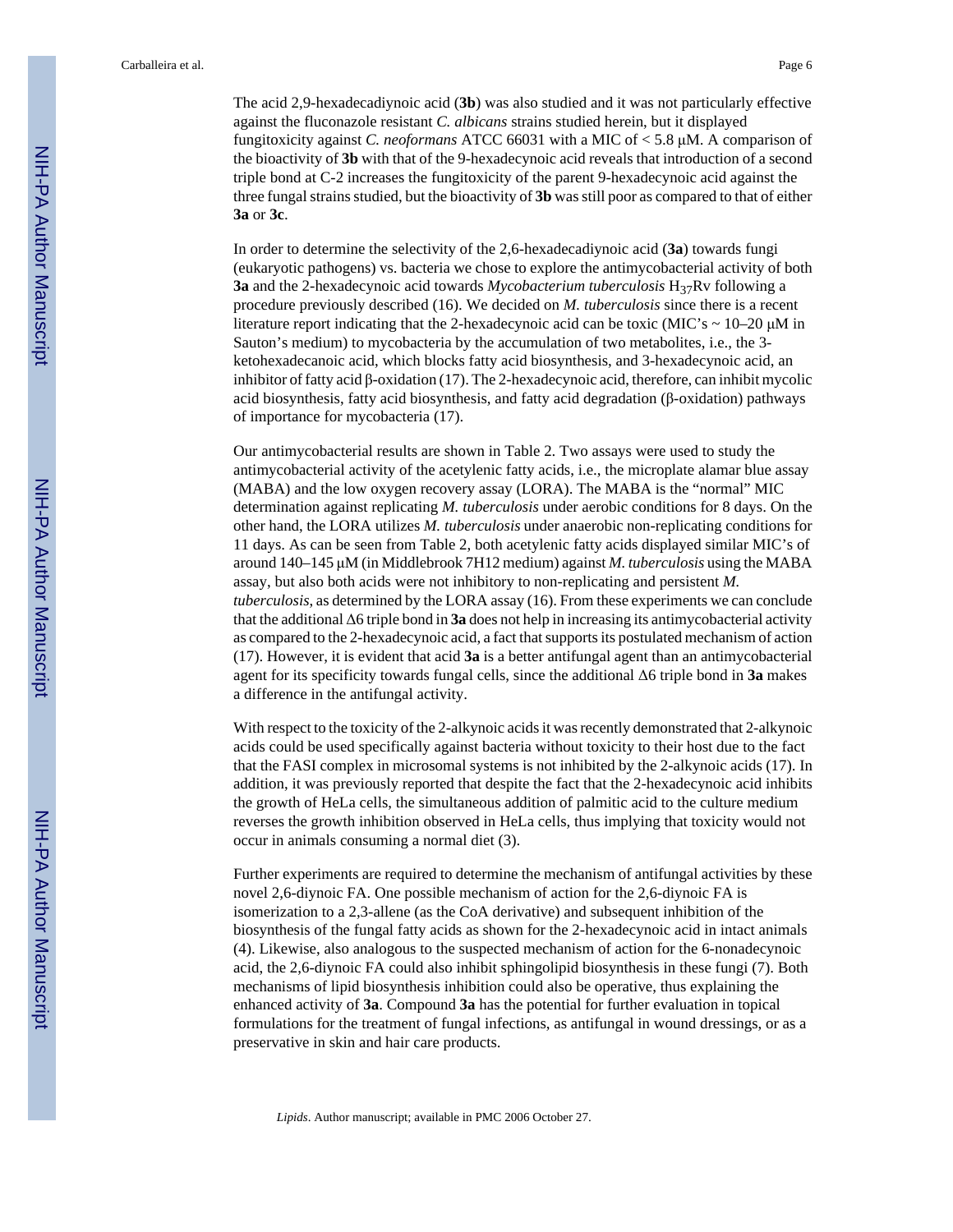#### **Acknowledgements**

This work was supported by a grant from the SCORE program of the National Institutes of Health (grant no. S06GM08102). D. Sanabria thanks the NSF-AGEP (Alliance for Graduate Education and the Professoriate) program for a graduate fellowship. We thank Marlenne Mulero and Lizabeth Giménez for technical assistance in the synthesis of the acetylenic fatty acids. This research was also supported in part by NIH Grant Numbers P20RR16457 and P20RR16470 from the BRIN/INBRE program of the National Center for Research Resources.

## **References**

- 1. Gershon H, Shanks L. Antifungal Properties of 2-Alkynoic Acids and their Methyl Esters. Can J Microbiol 1978;24:593–597. [PubMed: 26458]
- 2. Gershon, H.; Shanks, L. Antifungal Activity of Fatty Acids and Derivatives: Structure Activity Relationships. In: Kabara, JJ., editor. The Pharmacological Effect of Lipids. American Oil Chemical Society; Champaign, Illinois: 1978. p. 51-62.
- 3. Konthikamee W, Gilbertson JR, Langkamp H, Gershon H. Effect of 2-Alkynoic Acids on *In Vitro* Growth of Bacterial and Mammalian Cells. Antimicrob Agents Chemother 1982;22:805–809. [PubMed: 7181490]
- 4. Wood R, Lee T. Metabolism of 2-Hexadecynoate and Inhibition of Fatty Acid Elongation. J Biol Chem 1981;256:12379–12386. [PubMed: 7298663]
- 5. Upreti GC, Matocha M, Wood R. Effect 2-Hexadecynoic acid on Cultured 7288C Hepatoma Cells. Lipids 1981;16:315–322. [PubMed: 7253840]
- 6. Rudnik DA, Lu T, Jackson-Machelski E, Hernandez JC, Li Q, Gokel GW, Gordon JI. Analogs of Palmitoyl-CoA that are Substrates for Myristoyl-CoA: Protein *N*-Myristoyltransferase. Proc Natl Acad Sci USA 1992;89:10507–10511. [PubMed: 1438240]
- 7. Li XC, Jacob MR, ElSohly HN, Nagle DG, Smillie TJ, Walker LA, Clark AM. Acetylenic Acids Inhibiting Azole-Resistant *Candida albicans* from *Pentagonia gigantifolia*. J Nat Prod 2003;66:1132– 1135. [PubMed: 12932143]
- 8. Carballeira NM, Sanabria D, Parang K. Total Synthesis and Further Scrutiny of the *in vitro* Antifungal Activity of 6-Nonadecynoic Acid. Arch Pharm 2005;338:441–443.
- 9. Wille JJ, Kydonieus A. Palmitoleic Acid Isomer (C16:1 delta6) in Human Skin Sebum is Effective against Gram-Positive Bacteria. Skin Pharmacol Appl Skin Physiol 2003;16:176–187. [PubMed: 12677098]
- 10. Lie Ken Jie MSF, Lam CH. Fatty Acids. Part XVI The Synthesis of all Isomeric C18 Furan-Containing Fatty Acids. Chem Phys Lipids 1978;21:275–287.
- 11. Lam CH, Lie Ken Jie MSF. Fatty Acids. IV Synthesis of all the Dimethylene-Interrupted Methyl Octadecadiynoates and a Study of their Gas-Liquid Chromatographic Properties. J Chromatogr 1975;115:559–570. [PubMed: 1206065]
- 12. Galgiani JN. Susceptibility Testing of Fungi: Current Status of the Standardization Process. Antimicrob Agents Chemother 1993;37:2517–2521. [PubMed: 8109912]
- 13. Carballeira NM, Ortiz D, Parang K, Sardari S. Total Synthesis and In Vitro-Antifungal Activity of (+/−)-2-Methoxytetradecanoic Acid. Arch Pharm (Weinheim) 2004;337:152–155. [PubMed: 15038060]
- 14. Nam NH, Sardari S, Selecky M, Parang K. Carboxylic Acid and Phosphate Ester Derivatives of Fluconazole: Synthesis and Antifungal Activities. Biorg Med Chem 2004;12:6255–6269.
- 15. Ames DE, Covell AN. Synthesis of Long-Chain Acids. III Synthesis of Acetylenic Acids. J Chem Soc 1963:775–778.
- 16. Carballeira NM, Cruz H, Kwong CD, Wan B, Franzblau S. 2-Methoxylated Fatty Acids in Marine Sponges: Defense Mechanism Against Mycobacteria? Lipids 2004;39:675–680. [PubMed: 15588025]
- 17. Morbidoni HR, Vilcheze C, Kremer L, Bittman R, Sacchettini JC, Jacobs WR Jr. Dual Inhbition of Mycobacterial Fatty Acid Biosynthesis and Degradation by 2-Alkynoic Acids. Chem Biol 2006;13:297–307. [PubMed: 16638535]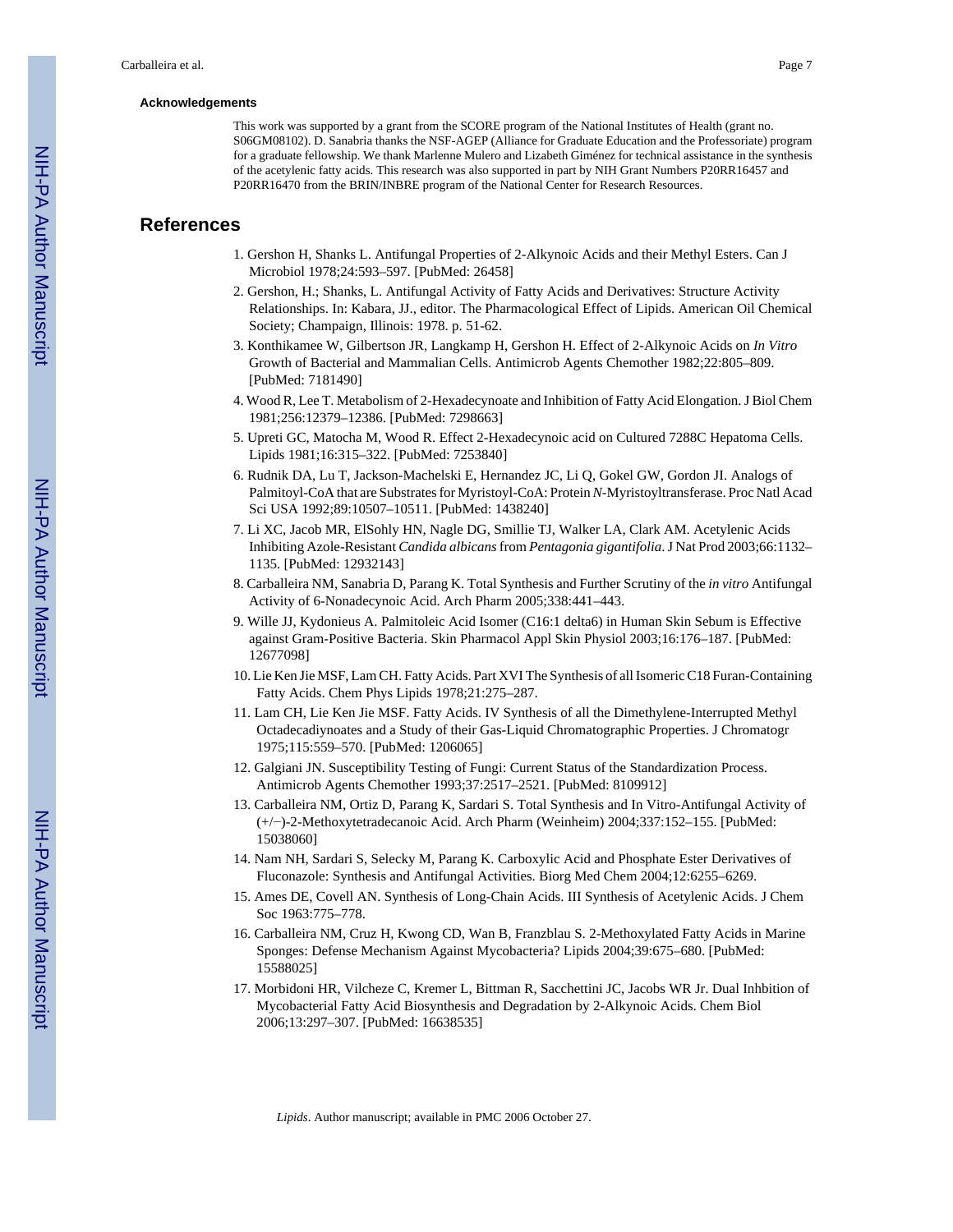Carballeira et al. Page 8



**Scheme 1.**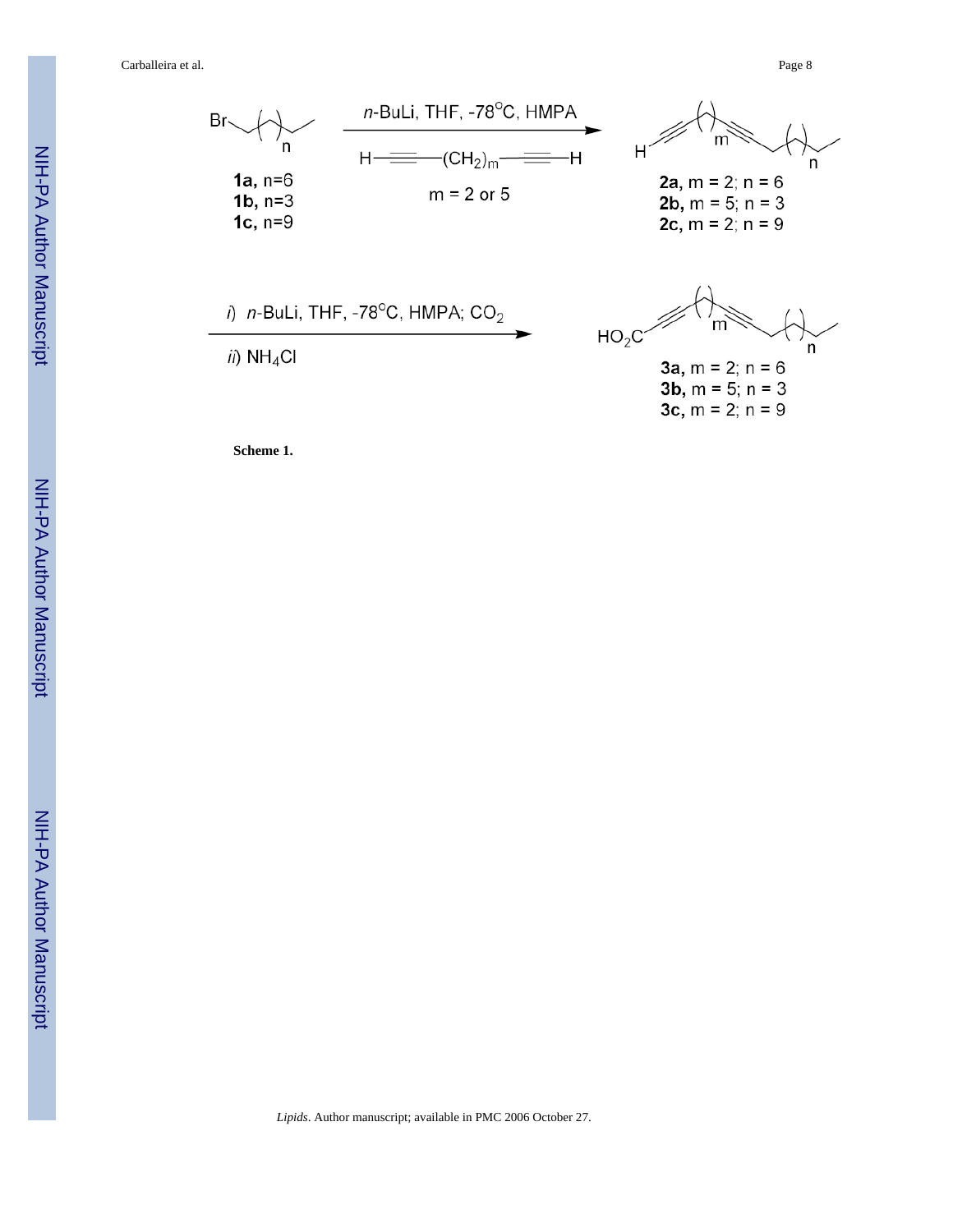#### **TABLE 1**

Antifungal activity (MIC values, μM) against *Candida albicans* (SDB) and *Cryptococcus neoformans* (SDB) at 35–37°C after 24–48h*<sup>a</sup>*

| Compound                   | MIC (µM)               |                        |                          |
|----------------------------|------------------------|------------------------|--------------------------|
|                            | C. albicans ATCC 14053 | C. albicans ATCC 60193 | C. neoformans ATCC 66031 |
| 2-Hexadecynoic             | 9.4                    | 100.3                  | <6.3                     |
| 5-Hexadecynoic             | 7845                   | 10460                  | 61.3                     |
| 9-Hexadecynoic             | 8260                   | 11014                  | 10.8                     |
| 6-Nonadecynoic             | 6672                   | 8896                   | <4.3                     |
| 2,6-Hexadecadiynoic (3a)   | 11.5                   | 11.5                   | < 5.7                    |
| 2,9-Hexadecadiynoic (3b)   | 4469                   | 2235                   | < 5.8                    |
| 2,6-Nonadecadiynoic $(3c)$ | 20.0                   | 80.2                   | < 5.0                    |
| FLC                        | >2000                  | >1000                  | < 0.9                    |
| AMB                        | < 0.3                  | < 0.3                  | < 0.3                    |
| <b>DMSO</b>                | >5000                  | >5000                  | >5000                    |

*a*The results are the average of three separate experiments.